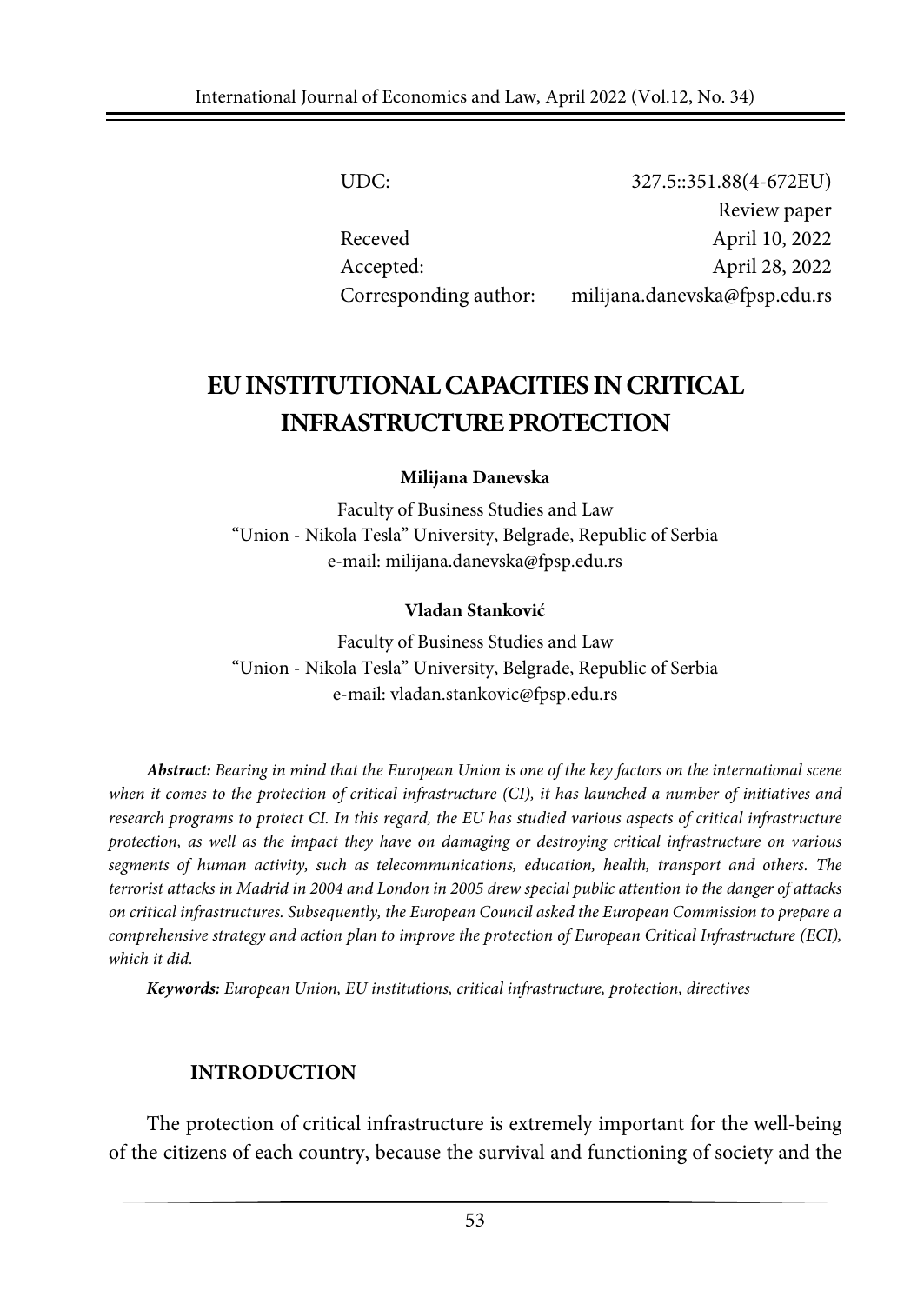state as a whole often depends on the existence and functioning of individual (infrastructural) facilities and systems. Given that critical infrastructure is an important segment of both national security and European security, its protection is one of the priorities of every country. Therefore, states, especially in the past few decades, are taking special protection measures, which include, among other things, expanding the number of entities participating in that protection. Namely, due to its exceptional complexity and the range of facilities and systems on which the functioning of the state depends, it is difficult to define the concept of critical infrastructure. Also, defining the content and essence of the term CI differs from country to country, which is understandable given that each of them starts from its national interests and values. In the most general sense, CI "includes individual public and private sector institutions, distribution channels and 'networks' of persons and information that guarantee the smooth and continuous flow of people, goods, services, which is crucial for the stability of the country's economic and security system." Jakovljević: 2010) The category of 'critical infrastructure' includes telecommunications, electricity, gas and oil storage and transmission, banking and finance, transport, water supply, emergency services (including medical, police, fire and rescue services) and other institutions. "Jakovljević: 2010). Accordingly, CI includes all national capacities, services and information systems that are vital forthe state and due to the inability to act or damage them could jeopardize national security, national economy, public health, public safety and efficiency of government. The issue of protection of CI is especially important because its endangerment can lead to a crisis, ie the emergence of crisis or emergency situations. Also, there is a possibility that crisis and emergency situations will lead to damage to CI. This indicates the interdependence of individual elements of KI, which can be seen in the example that if there is a threat to the operation of a particular hydropower plant, it may affect the work of certain health care institutions that are supplied with electricity from the plant.

The protection of the European Union's critical infrastructure is one of the important factors at the international level. The EU has launched many initiatives and programs to protect critical infrastructure. All member states participate in its protection, because if a critical infrastructure is disrupted or interrupted, it can easily be transferred to neighboring countries. A good example is complex infrastructures such as the energy network or gas pipeline, which are located throughout the EU and have vital nodes and critical assetsin different Member States. Also, infrastructures belonging to the transport sector can be considered vital for two or more Member States, such as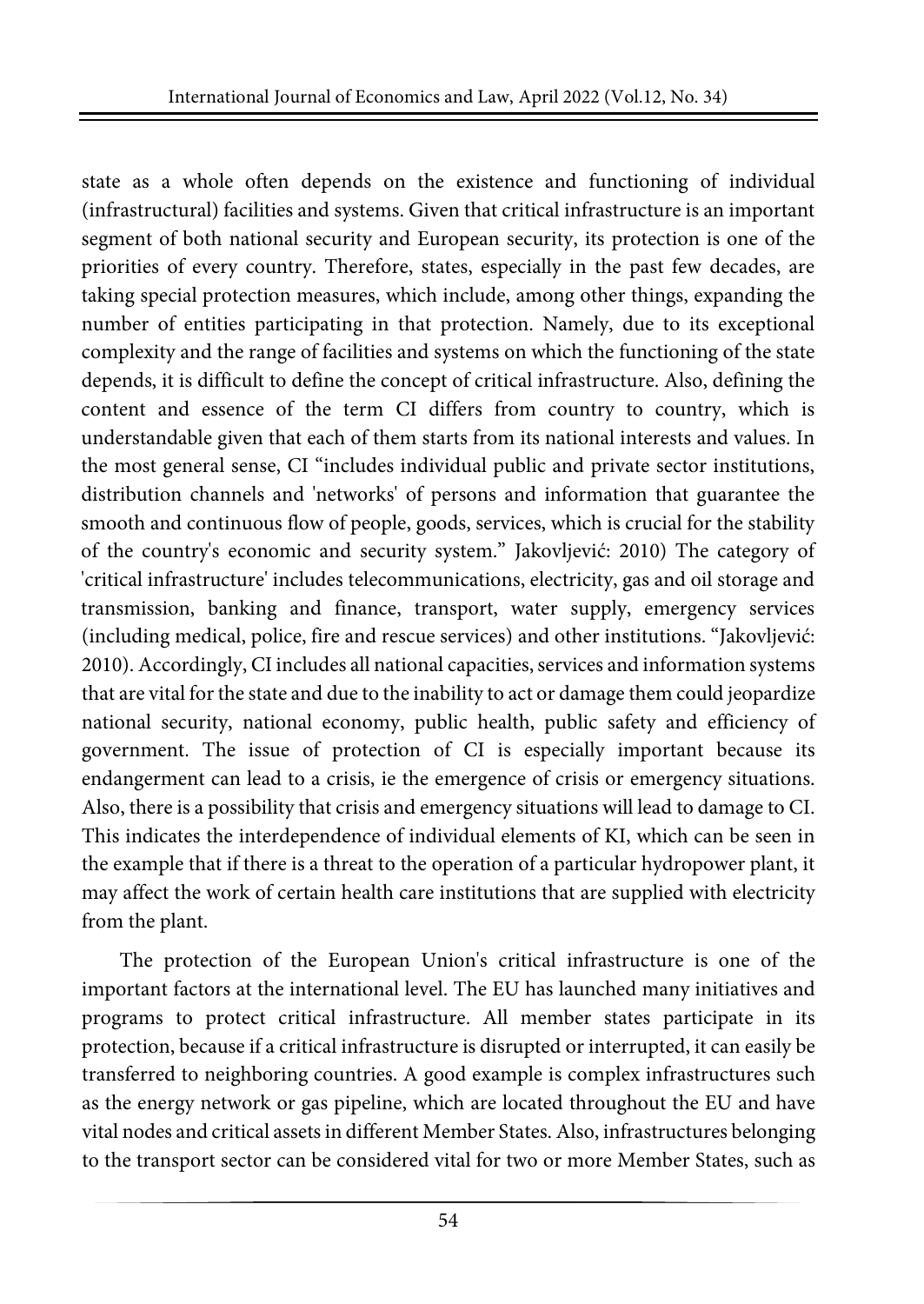transnational roads and tunnels set up at state borders and the like (Rehak, Markuci, Hromada and Barcova: 2016, p.7-12 ).

## **1. DEFINITION OF THE CONCEPT OF CRITICAL INFRASTRUCTURE**

The problem in defining the term critical infrastructure is due to the wide scope that it can cover, as well as the great variety of content that is multidisciplinary in nature. The very term "infrastructure" can be defined as "the basic framework of a system or organization" while a multitude of definitions can be used for the phrase "critical infrastructure", because the term "critical" is variable and difficult to define. On the other hand, the complexity of the definition is influenced by the fact that the concept of critical infrastructure has changed over time, so it has sometimes remained unclear or insufficiently defined. Namely, the term protection of critical infrastructures (CIP) was first used by President Clinton in 1996, after the terrorist act on the Federal Building of Alfred P. Maraha in Oklahoma in 1995 (Executive Order, July 1996). This order highlights certain national infrastructures, which are of great importance for the United States, and whose disabling or destruction would have a great impact on defense, economic security and the well-being of citizens. NATO has a similar approach: "Defining critical infrastructure is a logical first step in protecting it, and therefore the definition used in a given country is often a reflection of that country's priorities. As there is no universally accepted definition, critical infrastructure is generally considered to be those facilities and services that are vital to the basic functioning of a society or without which society would be severely hampered "(NATO Commitment Reports: 2007). Regardless of the complexity of the definition, the notion of critical infrastructure is usually defined in one of two ways. The first method consists of listing all vital infrastructures, as was the case in the 2003 US Critical Infrastructure Protection Strategy, one of the first documents of its kind (The National Strategy for the Physical Protection of Critical Infrastructures and Key Assets, United States Government, Washington: 2003). From the scientific point of view, another approach is especially important, which defines criticality as a result of specific characteristics. In this case, certain (relational) properties of the system are determined, because the given system is critical in relation to other systems or entities. Namely, the system is critical for the second system when the first is necessary in order to continue the work of the second. Thus, the German National Strategy for Critical Infrastructure Protection defines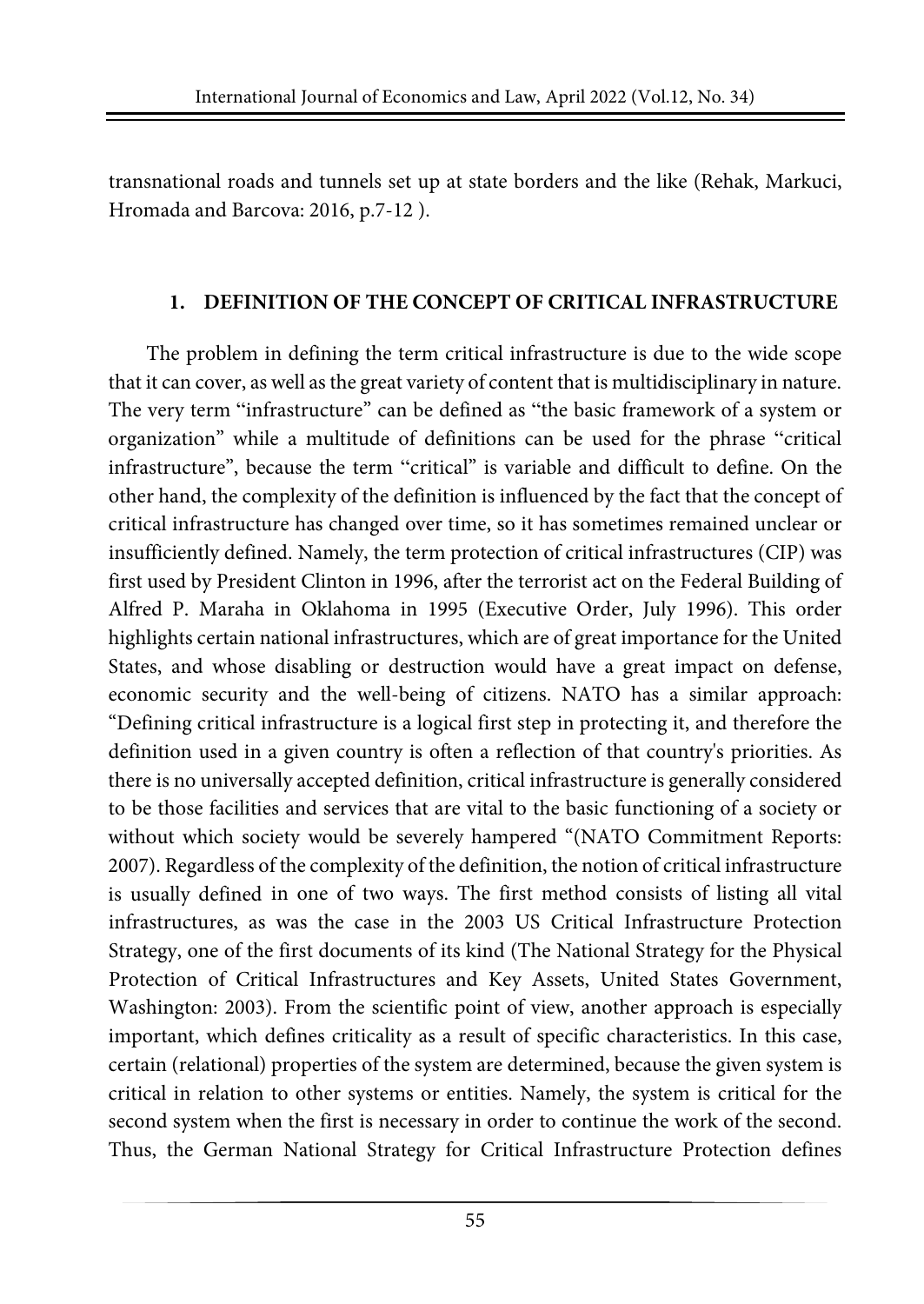criticality as a relative measure of the consequences of disruption or failure of a function related to the delivery of goods and services to society (Bundesministerium des Innern Nationale Strategie zum Schutz Kritischer Infrastrukturen, Bundesministerium des Innern. Berlin: 2009, p.7). In this sense, critical infrastructure is the infrastructure needed to continue the operation of other major technical and / or social systems or needed to provide goods or services considered vital to the functioning of modern society (Lukitsch, Müller, Stahlhut: 2018, p.12).

There are several definitions of critical infrastructure, but all of them, in principle, refer to assets and property, which is crucial for the smooth functioning of the economy and society. Here are a few definitions. United States: "Critical infrastructure is a term that refers to the wide range of different assets and assets that are necessary for the daily functioning of social, economic, political and cultural systems in the United States of America (USA). Any disruption in critical infrastructure elements poses a serious threat to the proper functioning of these systems and can lead to property damage, human casualties and significant economic losses "(Murray: 2012). Australia: "Critical infrastructure is those physical facilities, supply chains, information technology and communications networks that, if destroyed or disabled for a long time, could significantly affect a nation's social or economic well-being, or affect Australia's ability to sustain national defense. and ensure national security "("Critical Infrastructure Emergency Risk, Management and Assurance "Emergency Management Australia, A Division of The Attorney Generals Department: 2003). European Union: "Critical infrastructure is the property, system or part thereof located in the territory of a Member State and which is necessary for the maintenance of key social functions, health, security, safety, economic or social well-being, and whose disruption or destruction would have a significant impact to a Member State ". European Union: "European Critical Infrastructure - ECI, means critical infrastructure located on the territory of a member state, whose disruption or destruction would have a significant impact on at least two member states. The significance of disturbances in the functioning of critical infrastructure elements should be assessed on the basis of interdependence criteria. This implies effects resulting from cross-sectoral dependence on othertypes of infrastructure "(Council Directive 2008/114 / EC). In general, the definition of critical infrastructure frameworks varies in many countries and depends on various specifics, ranging from political circumstances to geographical locations.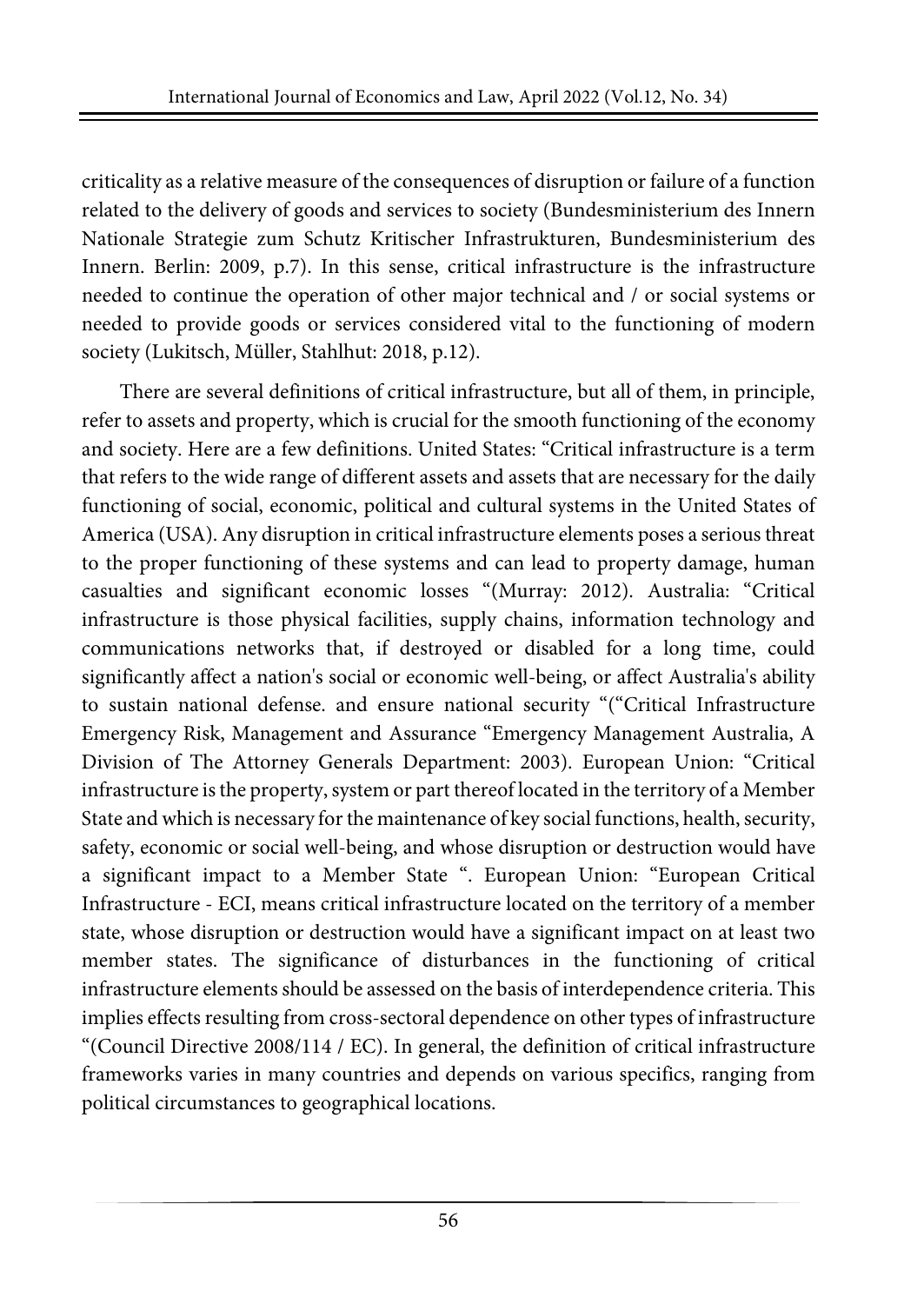## **2. NORMATIVE REGULATION OF CRITICAL INFRASTRUCTURE IN THE EU**

Following the terrorist attack in Madrid in March 2004, the Council of Europe in June 2004 asked the Commission to prepare a comprehensive strategy forthe protection of critical infrastructure. In its response in October 2004, the Commission adopted a document relating to terrorism as a potential threat. The document, entitled "Communication from the Commission to the Council and the European Parliament on Critical Infrastructure Protection in the Fight against Terrorism: 2004", offers clear suggestions on what would improve European prevention., preparedness and response to a terrorist attack affecting critical infrastructure. The Council adopted the Commission's intention to propose a European Program for Critical Infrastructure Protection (EPCIP / EPCIP) and agreed on the Commission's arrangement for the Critical Infrastructure Warning Information Network (IMUKI / CIWIN). The European Critical Infrastructure Protection Program consists of three parts: the Identification and Designation Directive (ECI), the Financial Program and the Critical Infrastructure Warning Information Network (CIWIN). In November 2005, the Commission adopted a Green Paper on a European Program for Critical Infrastructure Protection (EPCIP) (Commission of the European Communities, Green Paper on a European Program for Critical Infrastructure Protection: 2005) which sets out its policy commitments to establish EPZKI and IMUKI. Also, this document provides a definition of critical information infrastructure protection, which states that "all programs and activities of owners, operators, manufacturers and users of infrastructure and regulatory bodies, which aim to ensure quality functioning, reduce damage and speed recovery of critical information infrastructures in case of failures or attacks on critical information infrastructure, together represent a program for the protection of critical information infrastructure "(Green Paper on a European Program for Critical Infrastructure Protection: 2005). The protection of critical information infrastructure should be viewed in the context of cross-sectoral connectivity, given that it permeates almost all other critical sectors and should be coordinated with the protection of all other critical infrastructure sectors (Marija Mićović: 2016, p.77).

An integral part of the EPZKI / EPCIP program is the 2008 Council of Europe Directive 2008/114 / EC. It defines critical infrastructure, common procedures for the identification and labeling of European critical infrastructure, a common approach to assessing the need to improve protection, as well as all risky approaches with the first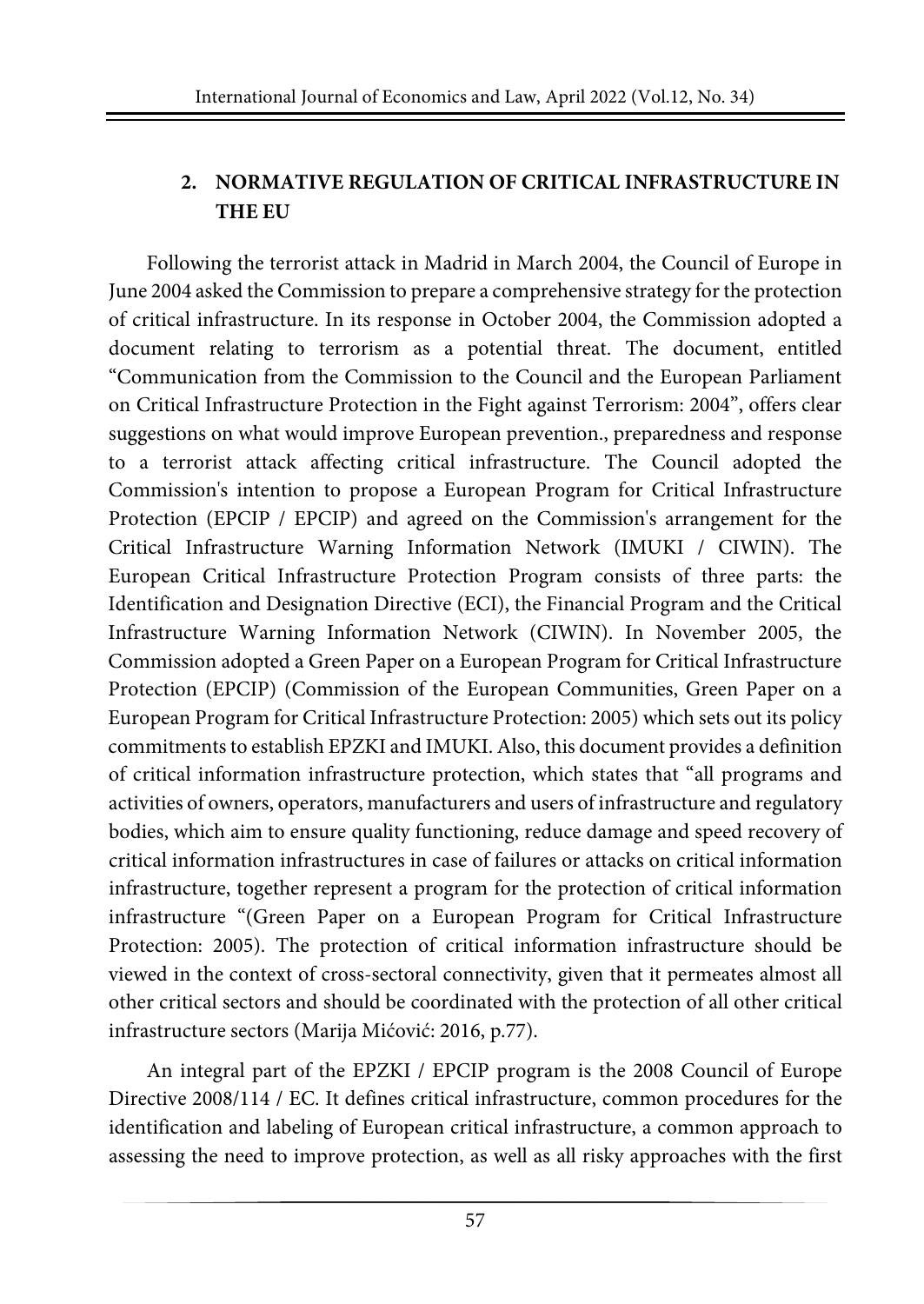priority of the threat of terrorism. Directive 2008/114 / EC is the basis for the next steps in defining the criteria for critical infrastructure. Annex III of the same document lists the procedures that each Member State needs to implement, through several consecutive steps:

- **Step 1:** each Member State should apply sectoral criteria to create an initial selection of critical infrastructure within the sector;
- **Step 2:** each Member State should apply the definition of critical infrastructure, according to Article 2, point a) to potential European critical infrastructures identified after step 1. Significance is determined by using national critical infrastructure identification methods or by reference to cross-cutting criteria, at the appropriate national level. For infrastructures used to provide basic services, the availability of alternative infrastructure should be taken into account, as well as the duration of service interruptions / establishment;
- **Step 3:** Each Member State should apply the cross-border element for defining European Critical Infrastructure in accordance with Article 2, point b) to potential European Critical Infrastructures that have passed the first two steps of this procedure. The following step of the procedure applies to a potential European critical infrastructure that meets the definition. For infrastructures used to provide basic services, the availability of alternative infrastructure should be taken into account, as well as the duration of service interruptions / establishment;
- **Step 4:** Each Member State should apply cross-cutting, cross-sectoral criteria for the remaining European Critical Infrastructures. Cross-cutting, cross-sectoral criteria should take into account: the severity of the attack, and for the infrastructures used to provide basic services, the availability of alternative infrastructure, as well as the duration of service interruptions / establishment. If the potential European critical infrastructure does not meet the cross-cutting, cross-sectoral criteria, it will be considered that it is not a European critical infrastructure (Škero, Ateljević: 2015, pp. 192-207). In this way, the steps in determining the criteria for critical infrastructure are defined, the first step in identifying and determining the European critical infrastructure - ECI and the need to improve their protection is presented. It emphasized that it refers to the energy and transport sector, but also that it should be considered with special reference to the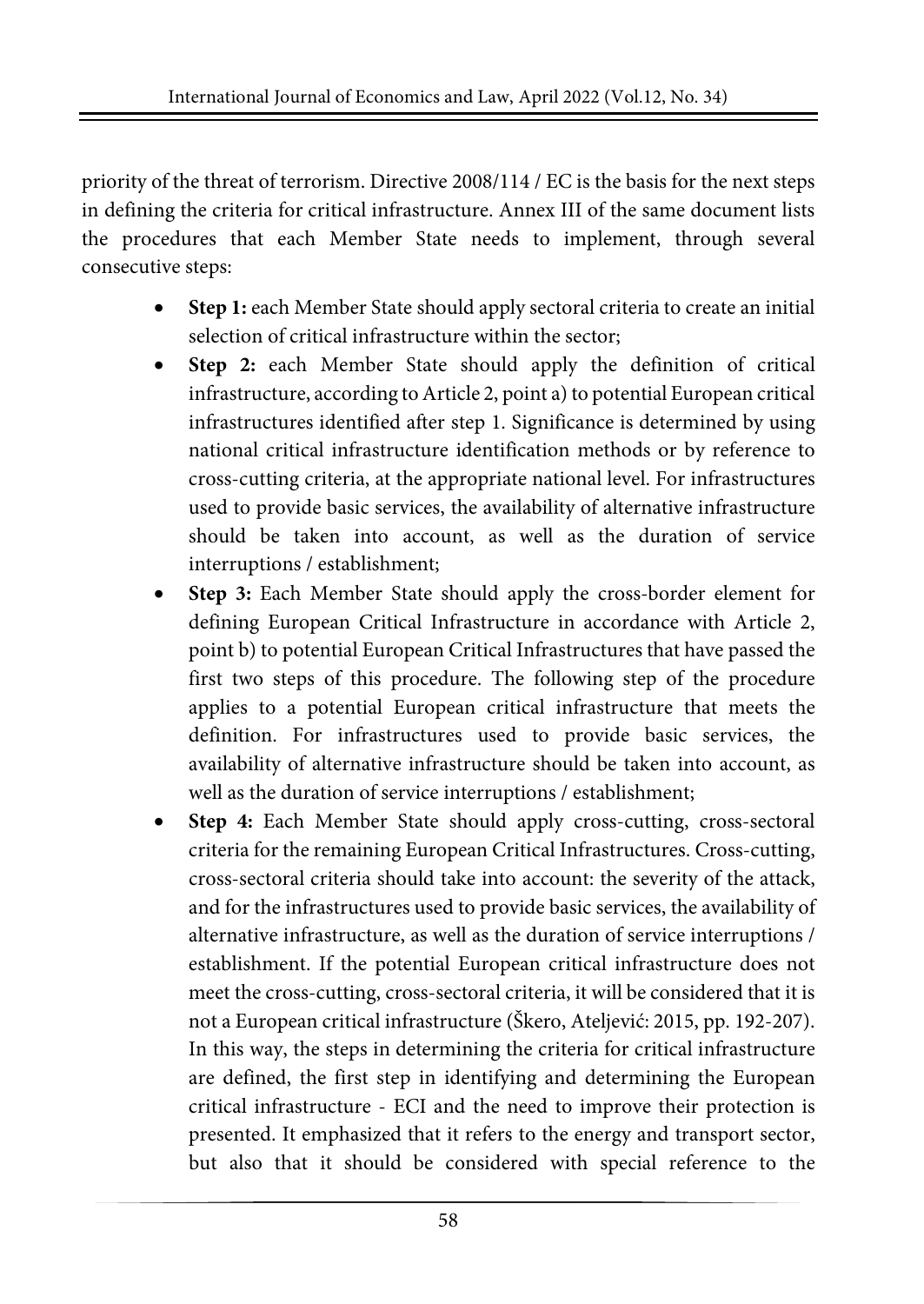assessment of the interaction of the sector, among other things, especially in relation to the information and communication technology sector. (Škero, Ateljević: 2015, pp. 192-207).

In March 2009, the Critical Information Infrastructure Protection Initiative (Communication for the Commission to the European Parliament, the Council, the European Economic and Social Committee and the Committee of the Regions on Critical Information Infrastructure Protection: 2009) established the European Public European Public Private Partnership for Resilience (EP3R) (EN3A: 2009) as a coordinating body for the European response to the cyber threat to the Union's critical information infrastructure. The role of the Working Groups established by this Partnership is to encourage the exchange of information and good practices, to enable the exchange of information and good practices in this area, and to identify basic preconditions for security and resilience in Europe. In the meantime, in 2013, the Critical Infrastructure Warning Information Network (CIWIN), a platform for exchanging information on common threats, weaknesses and appropriate measures and strategies to overcome risks to protect critical infrastructure, was created as a pilot project.. One of the 11 critical sectors considered by this platform is information and communication technologies (Proposal for a Council Decision on a Critical Infrastructure Warning Information Network (CIWIN)). Although primarily aimed at Member States, the CIWIN platform also provides access to authorities, organizations and experts from third countries in the framework of formal cooperation with the EU on activities related to the protection of critical infrastructure. (Rizmal, Radunović, Krivokapić: 2016, pp.25-26).

Also, in 2019, the 2008 Directive was revised, after which a new Critical Entity Resilience Directive (CER) was adopted in 2020, amending some old directives. The aim of European policy in this area is to ensure the functioning of the property, system or part of it, which can only be achieved on the basis of a common European framework for the protection of critical infrastructure.

Namely, the directive states that if the European Union wants to effectively protect Europeans, it should continue to reduce vulnerabilities, including the vulnerability of critical infrastructure, which is necessary forthe functioning of its society and economy. Stating that the means of subsistence of European citizens and the good functioning of the internal market depend on various infrastructures, which are necessary for the maintenance of vital social and economic activities. To achieve this, the entities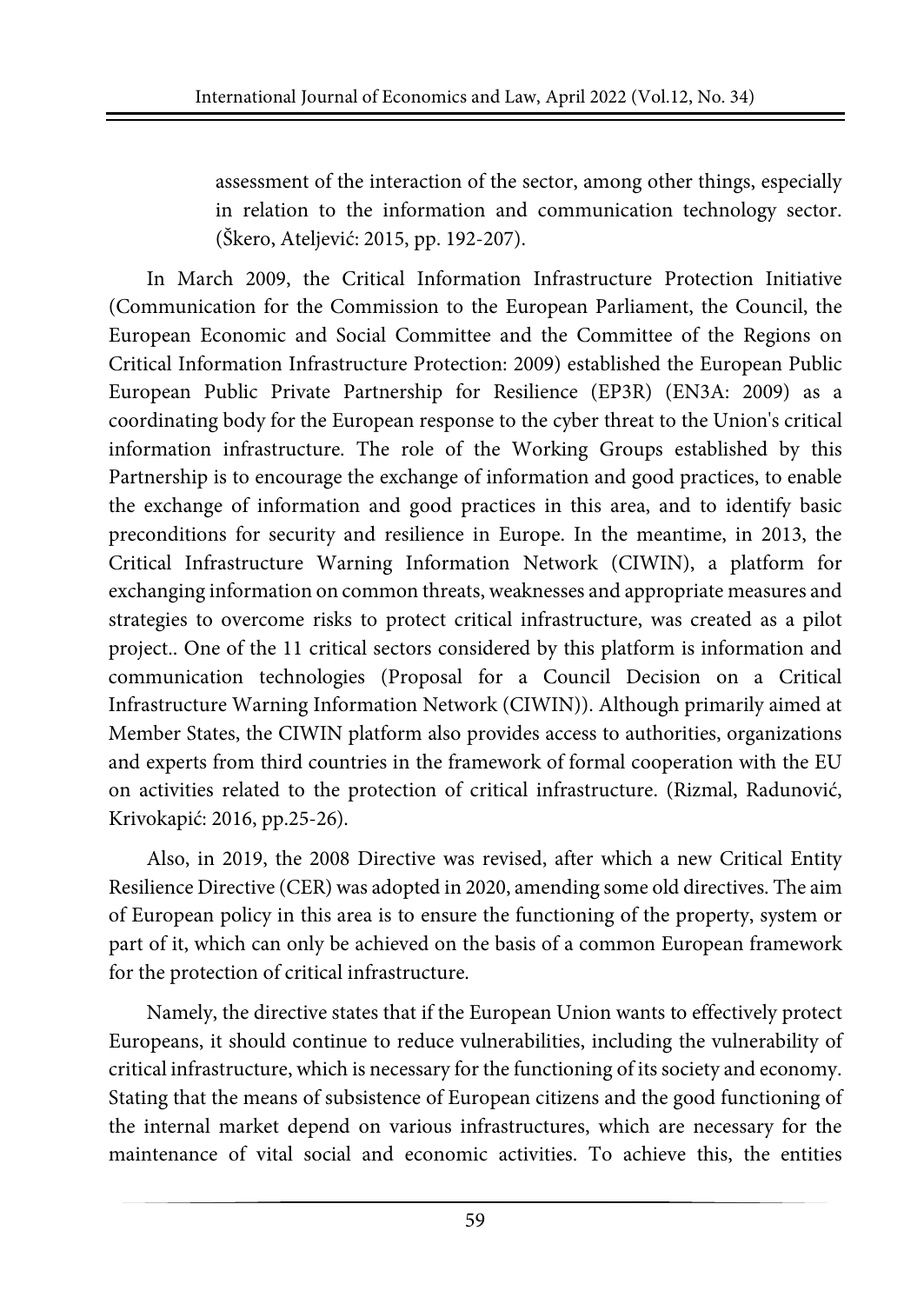providing the necessary services need to be resilient, ie able to resist, absorb, adapt and recover from incidents that could lead to serious, potentially cross-sectoral and crossborder disruptions (Directive of the European Parliament and of the Council on the resilience of critical entities: 2020).

This proposal aims to improve service delivery by increasing the resilience of critical entities, which are essential for maintaining vital social functions. This reflects recent calls for action by the Council and the European Parliament, which have encouraged the Commission to revise its current approach to betterreflect the increased challenges for critical entities and ensure closer alignment with the Network and Information Systems Directive (MIS). Moreover, the proposal reflects national approaches in a growing number of Member States, which tend to emphasize crosssectoral and cross-border interdependence. They also recognize the importance of resilience, in which protection is only one element along with risk prevention and mitigation, business continuity and recovery. Given that critical infrastructures are at risk of being potential targets of terrorists, the goal is to ensure the resilience of critical entities, which is also contributed by the goals of the recently adopted EU Counter-Terrorism Agenda.

Given the growing interconnectedness of infrastructures, networks and operators (managers) providing basic services across the internal market, and that the current critical infrastructure protection framework is not sufficient to meet all challenges, it is necessary to fundamentally change the approach to protecting specific means of strengthening the resilience of the critical entities that govern them. As evidenced by the 2019 evaluation of the ECI Directive, existing European and national measures face limitations in assisting operators (managers) trying to address operational challenges and vulnerabilities due to their interdependent nature. There are several reasons for this, first, operators (managers) are not fully aware or do not fully understand the implications of dynamic risks within their work. Second, resilience efforts differ significantly between Member States and sectors. Third, not all Member States recognize similar types of entities as critical (Directive of the European Parliament and of the Council on the resilience of critical entities: 2020).

In addition to jeopardizing the smooth functioning of the internal market, security risks and threats, especially those with cross-border and potentially pan-European action, can have serious negative consequences for citizens, businesses, governments and the environment. Indeed, at the individual level, security risks and threats can affect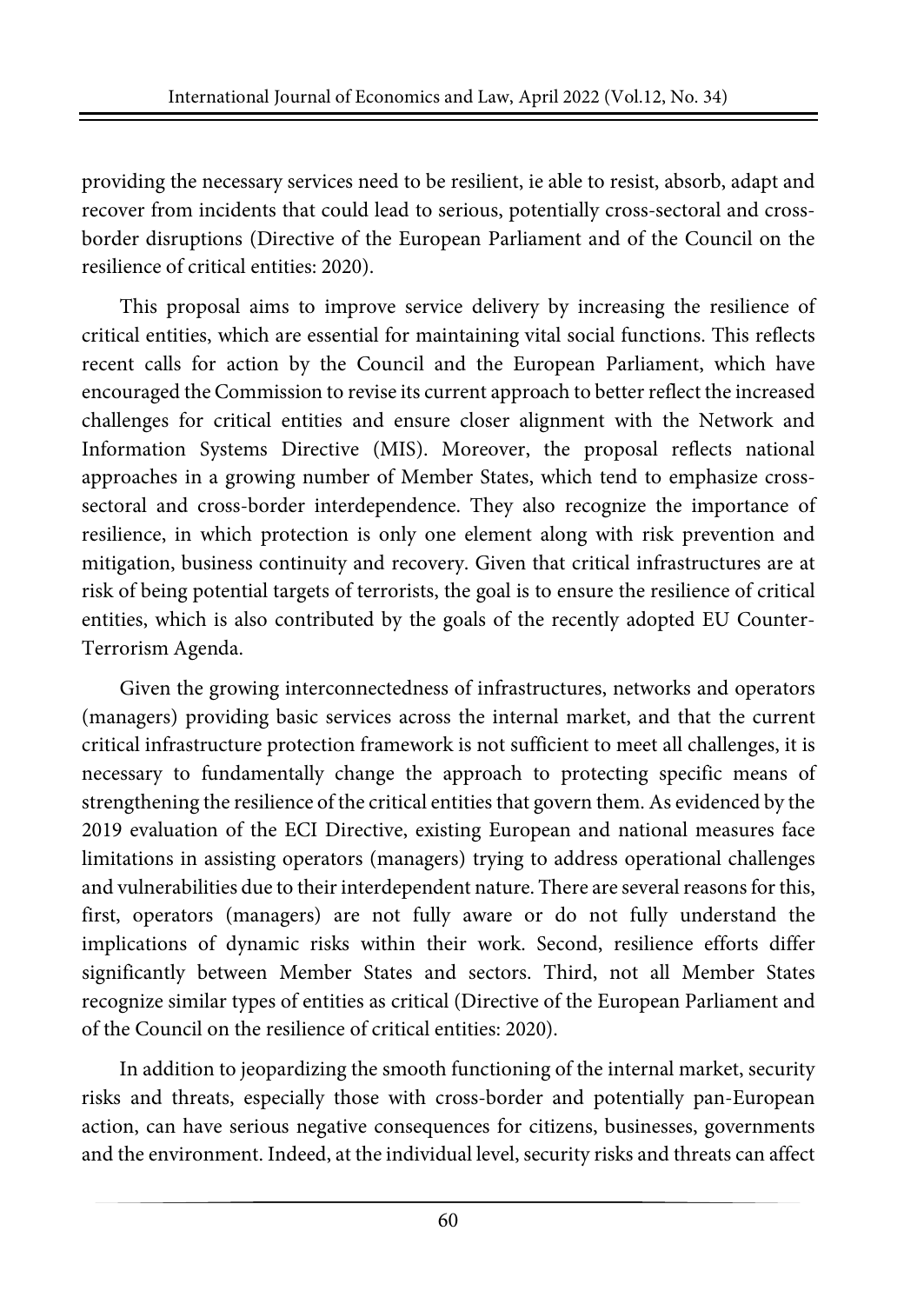Europeans' ability to travel, work and use public services such as healthcare freely. Finally, security threats, such as major power outages and serious accidents, can undermine security, fostering uncertainty and undermining trust in operators, as well as in the government responsible for their oversight and public safety.

This proposal reflects the priorities of the Commission for EU Strategy, which calls for a revised approach to critical infrastructure resilience that better reflects the current situation and anticipates future risks, as well as increasing interdependence between different sectors and the relationship between physical and digital infrastructure.

The proposed directive replaces the ECI Directive (2008), takes into account and builds on other existing and envisaged instruments. The proposed directive represents a significant change compared to the ECI Directive, which applies only to the energy and transport sectors and which focuses exclusively on safeguards and provides a procedure for identifying and designating ECIs through cross-border dialogue.

First of all, the proposed directive would have a much broader sectoral scope, covering ten sectors, namely energy, transport, banking, financial market infrastructure, health, drinking water, wastewater, digital infrastructure, public administration and space. Second, the directive provides a procedure for Member States to identify critical entities using common criteria based on national risk assessments. Third, the proposal sets out the obligations of the Member States and the critical entities they identify (Directive of the European Parliament and of the Council on the resilience of critical entities: 2020).

### **CONCLUSION**

Bearing in mind that critical infrastructure is a complex system, we believe that a holistic approach should be taken in its protection. Given the challenges, risks and threats that countries face, it is necessary that all countries within the European Union are in agreement on the definition and protection of CI. This is regulated by the EU Directive on Critical Infrastructure Protection from 2008, which is a good model and provides an opportunity to take over certain solutions, especially in the field of regulating public-private partnerships. The Critical Infrastructure Resilience Directive of 2020 complemented the importance of CI protection by emphasizing critical infrastructure resilience. Also, the said Directive expands the critical infrastructure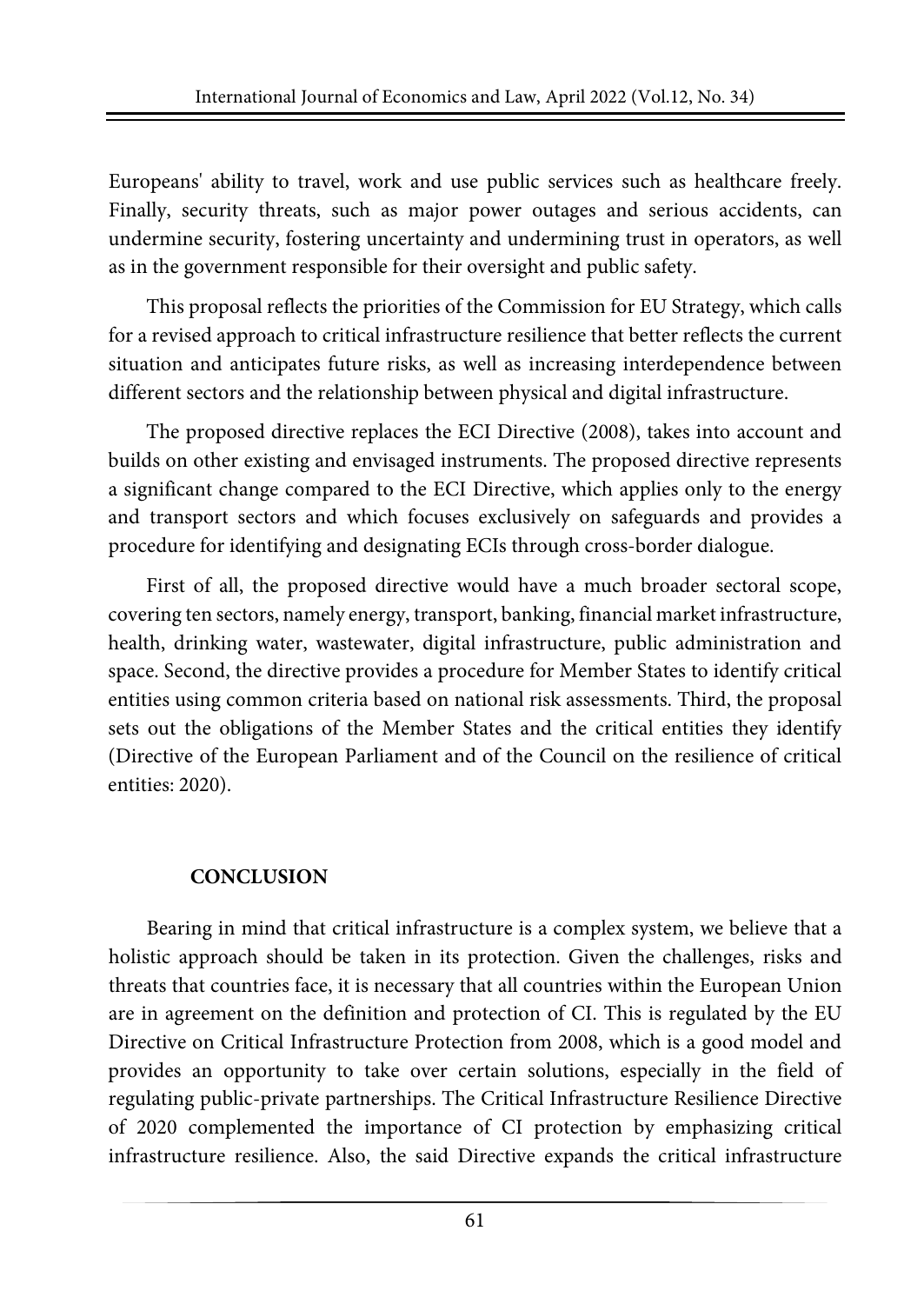sectors, provides for a procedure for the identification of critical entities using common criteria and sets out the obligations of the Member States and the critical entities they identify.

Critical infrastructure protection is a concept that is still under development. Namely, there is no standard model of protection at the global or European level. The directives of the European Commission are framework and significant changes can be expected in the near future. The state of development at the level of the European Union is such that the Union is also looking for its identity in this area. Significant efforts and resources are being invested to arrange it conceptually and practically. One of the possible solutions is to regulate this area through international and European standards that would prescribe the best practice in the field of critical infrastructure protection (Keković, Ninković: 2020, p. 104).

# **REFERENCES**

- 1. Bundesministerium des Innern Nationale Strategie zum Schutz Kritischer Infrastrukturen, Bundesministerium des Innern. Berlin, 2009
- 2. Commission of the European Communities, Green Paper on a European Programme for Critical Infrastructure Protection (Brussels, 17.11.2005.), COM (2005) 576 final, p. 19, https://eur-lex.europa.eu/legal-content/EN/ TXT/?uri=celex%3A52005DC0576
- 3. Communication for the Commission to the European Parliament, the Council, the European Economic and Social Committee and the Committee of the Regions on Critical Information Infrastructure Protection, (2009), https://eurlex.europa.eu/legal-content/EN/ALL/?uri=celex%3A52009DC0149
- 4. Council Directive 2008/114/EC of 8 Decembar 2008 on the identification and designation of European critical infrastructures and the assessment of the need to improve their protection, Official Journal of the European Union L, pp. 345-375, 23.12.2008.
- 5. Critical Infrastructure Emergency Risk, Management and Assurance, Emergency Management Australia, A Division of The Attorney Generals Department, 2003.
- 6. Critical Infrastructure Warning Information Network–CIWIN https://ec.europa.eu/home-affairs/networks/critical-infrastructure-warninginformation-network-ciwin\_en